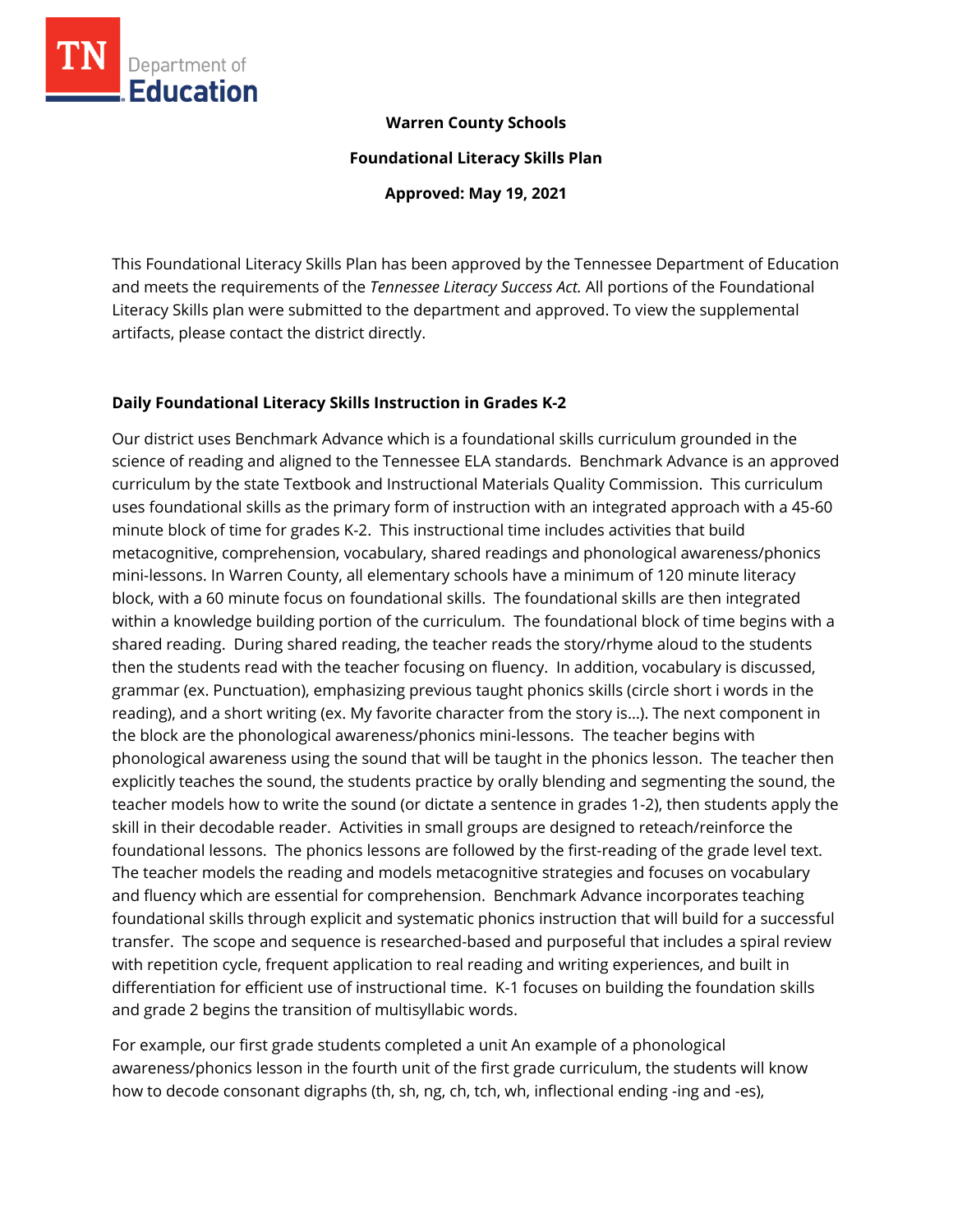Department of **Education** 

consonant blends, and short vowels. Students will work with phoneme identification, spelling-sound correspondences, blending words with digraphs and/or blends with elkonin boxes/mats, reading words with digraphs in their decodable text, and a handwriting practice page that emphasizes the new learning.

Our improvements for next year are implementing the high-quality instructional materials the district adopted to focus on implementing research based instruction and supporting teachers in this transition. Particular focus will be on the delivery of explicit instruction and integrating the instruction into authentic practice through unit planning. With this in mind, we will focus on unit and lesson planning in a collaborative environment with district ELA coaches.

# **Daily Foundational Literacy Skills Instruction in Grades 3-5**

Our district has an integrated literacy block for grades three through five grounded in reading science and aligned to Tennessee ELA standards. The district adopted Benchmark Advance for grades 3-5. The curriculum materials are selected from those approved by the state Textbook and Instructional Materials Quality Commission. During the integrated ELA block that meets an evidence-based approach to applying foundations foundational skills within daily lessons, our students receive a total of 90 minutes third through fifth grade of ELA instruction. All daily instruction includes components for knowledge-building for about 60 minutes each day (text sets focus on one concept in each 3-week unit to build knowledge and vocabulary) and foundational skills instruction that includes fluency, grammar, morphology, spelling, and writing for at least 30 minutes per day. The foundational component in grades 3-5 focus on building word curiosity and increased talk about words that leads to active and improved word learning, frequent and strong application to authentic reading, and tools to tackle increasingly new and complex words while reading. Third grade will continue with multisyllabic words and syllable types from second grade. Third grade will focus on syllable types and morphology. Fifth grade will take it deeper to focus on morphology with Greek and Latin roots. The adopted curriculum also engages students in work around fluency, vocabulary, and comprehension. The fluency, vocabulary,and comprehension skills are not taught in isolation, but are embedded within the lesson to ensure continuity, cohesion,and connection.

For example, our fourth grade students completed a unit on Government in Action. The unit integrates modal auxiliaries, form and use the progressive tense, commas and quotations in direct quotes, open syllables, vowel teams, vowel-r syllable patterns with the knowledge of government and citizenship roles from towns, state, and federal level. The integration of the foundational skills will be learned while increasing the students' knowledge of government.

Our improvement for next is grounded in the implementation of the high quality materials and the integration of literacy skills and knowledge and planning in a unit concept. In addition, teachers will be provided professional development focused on foundational skills as part of the Early Literacy training provided by the state of Tennessee.

# **Approved Instructional Materials for Grades K-2**

Benchmark - K-5 Advance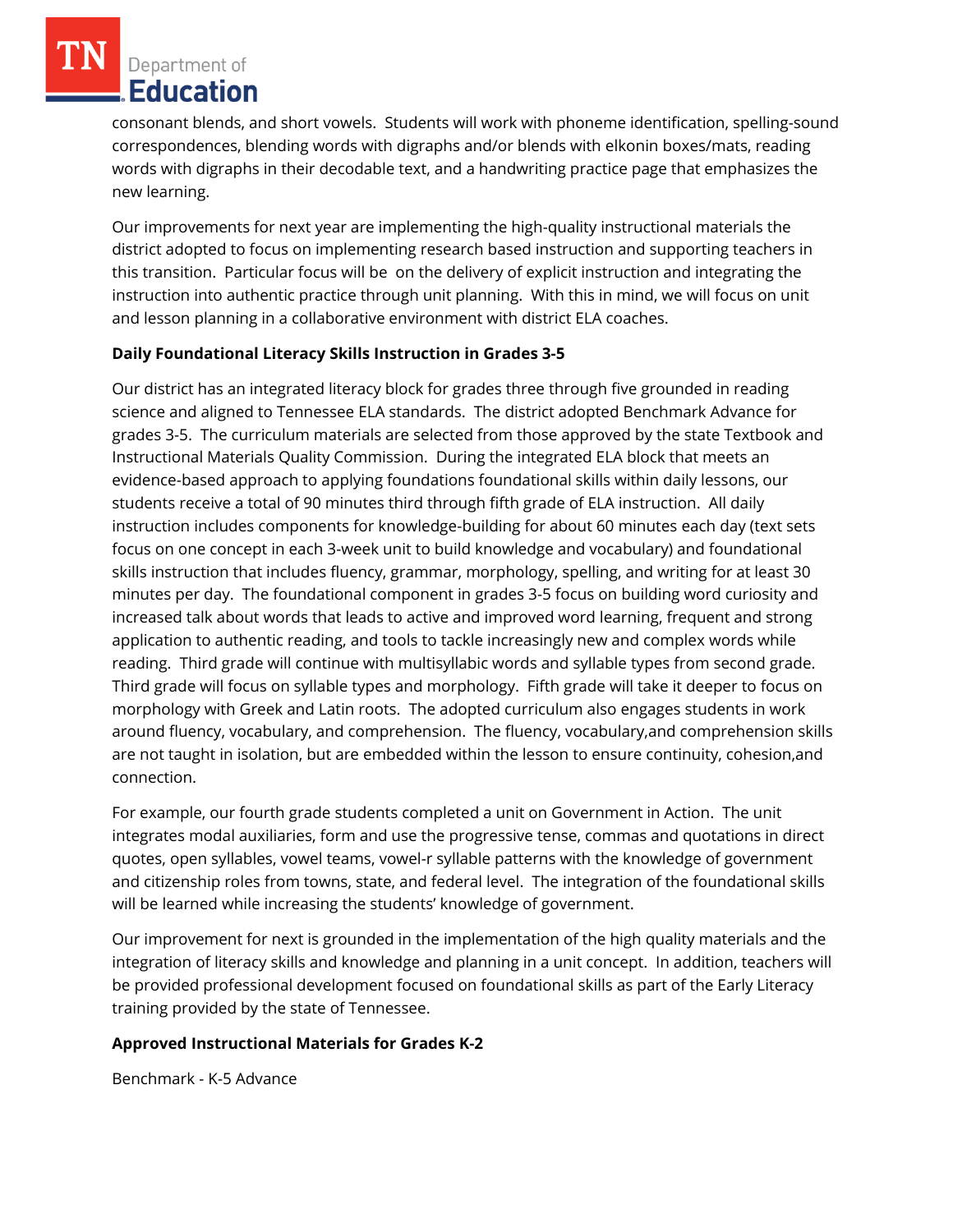Department of Education

#### **Approved Instructional Materials for Grades 3-5**

Benchmark - K-5 Advance

## **Universal Reading Screener for Grades K-5. This screener complies with RTI<sup>2</sup>and Say Dyslexia requirements.**

For grades K-10, Warren County Schools uses Aimsweb Plus as a universal screening tool for Reading.

For grades K-8, Warren County Schools uses iReady as a universal screening tool for Math.

For Grades 9-10, Warren County Schools uses Aimsweb Plus as a universal screening tool for Math.

## **Intervention Structure and Supports**

For grades K-10, Warren County Schools students are given a universal screener (AIMSWEB PLUS), three times a year, to determine which students have a significant deficiency or are at risk. Warren County School grade-level teachers, principals, interventionists, and school psychologists review the data to determine which students score in the 1-25th percentile range. Those students identified as have a need are classified as Tier II or Tier III. Students identified as Tier II or Tier III are given Survey Level Assessments (SLA's) using AIMSWEB Plus to determine the specific skill deficits and appropriate progress monitoring levels. Students are then assigned to a small group with an intervention that will narrow skill gaps. Students receive daily, small-group intervention for 30-45 min (depending on their Tier level, 30 for Tier II and 45 for Tier III) in their greatest deficit. Warren County Schools uses researched based options for reading intervention support for students who are at risk and/or have been identified with a significant reading deficit. We utilize Lexia for our students with reading deficits in both Tier II and Tier III. The curriculum within the program contains remediation guides and assessments in which teachers can find activities that directionally address skill gaps. Lexia can be tailored to the news of each RTI group of students. If that intervention is not proving to be effective, more comprehensive, strategic interventions (such as SPIRE) become an option. Data teams meet every 4 ½ weeks to determine if a change in intervention or the person providing the intervention is warranted. The data team also looks at other variables (attendance, engagement) as part of the decision-making process before a change is made to the programming or the provider. Our students receive daily, explicit instruction in their area of deficit in small groups using research-based materials and strategies. These students, along with students new to the district, are also screened using the PASS and PWRS to determine if they exhibit characteristics of Dyslexia. Students who do demonstrate those characteristics receive intensive intervention as outlined in the Say Dyslexia Law using programs that meet the law's requirements. Our district notifies families of students who demonstrate characteristics of dyslexia. Families are notified that Lexia curriculum is used to support those students, as it is based on an approach of systematic, explicit, sequential, phonics-based instruction and is considered strong support for those students. \*In the representative schedules, RTI is represented as WIN time or Tier Time

## **Parent Notification Plan/Home Literacy Reports**

Warren County Schools notifies parents in grades K-5 if their child is at-risk for or has a significant reading deficiency (a score at or below the 25th percentile on the universal screener) immediately